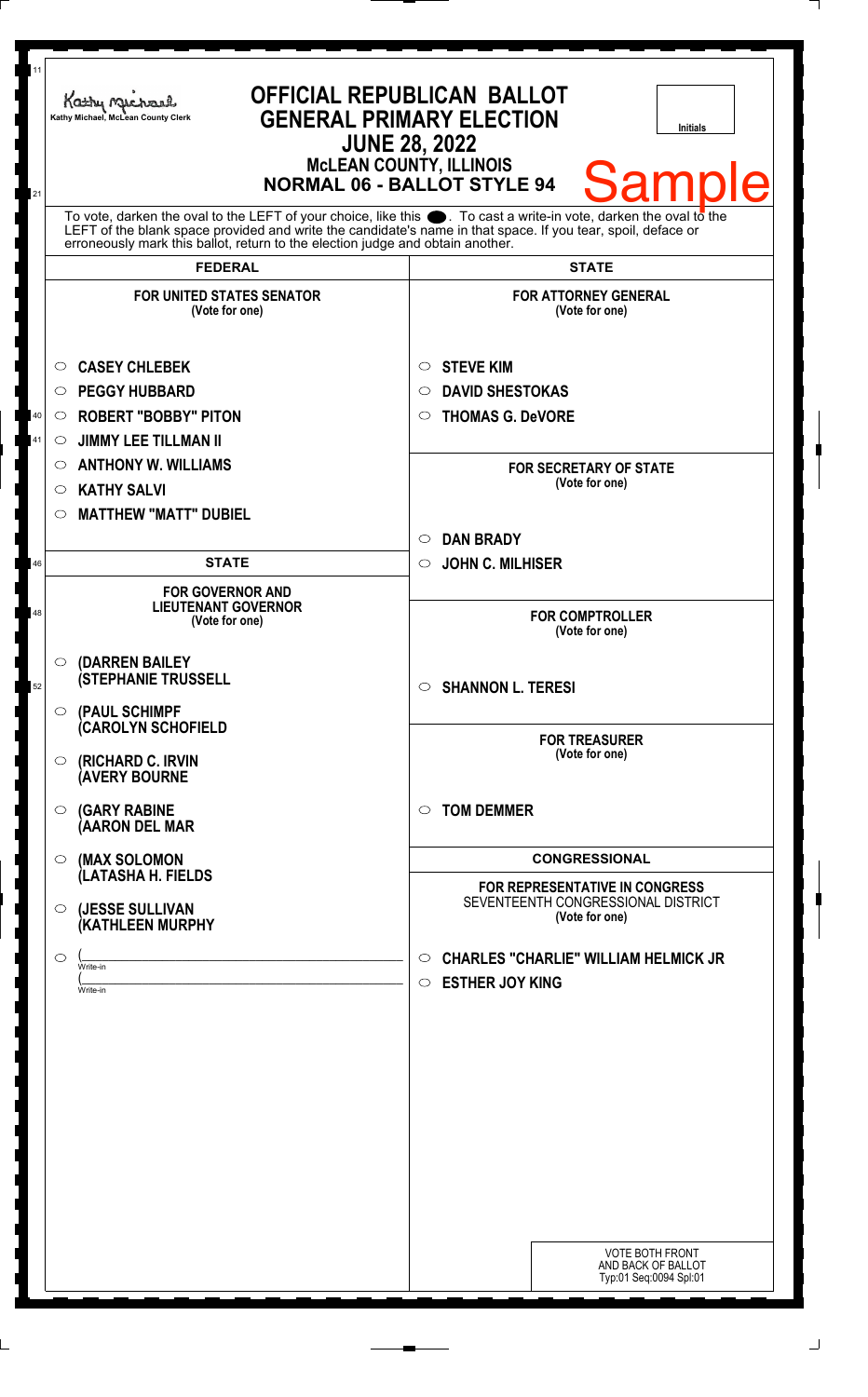|                                                                                                                | <b>OFFICIAL REPUBLICAN BALLOT - GENERAL PRIMARY ELECTION - JUNE 28, 2022</b>                                                        |
|----------------------------------------------------------------------------------------------------------------|-------------------------------------------------------------------------------------------------------------------------------------|
| <b>LEGISLATIVE</b>                                                                                             | <b>JUDICIAL</b>                                                                                                                     |
| <b>FOR STATE SENATOR</b><br>FORTY-SIXTH LEGISLATIVE DISTRICT<br>(Vote for one)                                 | FOR JUDGE OF THE CIRCUIT COURT<br>ELEVENTH JUDICIAL CIRCUIT<br>(To fill the vacancy of the Hon. Scott Drazewski)<br>(Vote for one)  |
| <b>DESI ANDERSON</b><br>$\circ$                                                                                | <b>CARLA BARNES</b><br>$\circ$                                                                                                      |
| <b>REPRESENTATIVE</b>                                                                                          |                                                                                                                                     |
| <b>FOR REPRESENTATIVE</b><br>IN THE GENERAL ASSEMBLY<br>NINETY-FIRST REPRESENTATIVE DISTRICT<br>(Vote for one) | FOR JUDGE OF THE CIRCUIT COURT<br>ELEVENTH JUDICIAL CIRCUIT<br>(To fill the vacancy of the Hon. Paul G. Lawrence)<br>(Vote for one) |
| <b>SCOTT PRESTON</b><br>$\circ$                                                                                | <b>DON KNAPP</b><br>$\circ$                                                                                                         |
| <b>JAMES S. FISHER</b><br>$\circ$                                                                              | <b>AMY McFARLAND</b><br>$\circ$                                                                                                     |
| <b>COUNTY</b>                                                                                                  | <b>PRECINCT</b>                                                                                                                     |
| <b>FOR COUNTY CLERK</b><br>(Vote for one)                                                                      | FOR PRECINCT COMMITTEEPERSON<br>NORMAL 06<br>(Vote for one)                                                                         |
| <b>KATHY MICHAEL</b><br>$\circ$                                                                                | <b>NO CANDIDATE</b>                                                                                                                 |
| <b>FOR COUNTY TREASURER</b><br>(Vote for one)                                                                  |                                                                                                                                     |
| $\circ$ REBECCA C. McNEIL                                                                                      |                                                                                                                                     |
| <b>FOR COUNTY SHERIFF</b><br>(Vote for one)                                                                    |                                                                                                                                     |
| <b>MATT LANE</b><br>$\bigcirc$                                                                                 |                                                                                                                                     |
| <b>REGIONAL OFFICE</b><br>OF EDUCATION                                                                         |                                                                                                                                     |
| FOR REGIONAL SUPERINTENDENT OF SCHOOLS<br>(DeWITT, LIVINGSTON, LOGAN AND McLEAN COUNTIES)<br>(Vote for one)    |                                                                                                                                     |
| <b>MARK E. JONTRY</b><br>$\circ$                                                                               |                                                                                                                                     |
| <b>COUNTY BOARD</b>                                                                                            |                                                                                                                                     |
| <b>FOR COUNTY BOARD MEMBER</b><br><b>COUNTY BOARD DISTRICT 6</b><br>(Vote for not more than two)               |                                                                                                                                     |
| <b>NO CANDIDATE</b>                                                                                            |                                                                                                                                     |
|                                                                                                                |                                                                                                                                     |
|                                                                                                                | YOU HAVE NOW<br><b>COMPLETED VOTING</b>                                                                                             |
|                                                                                                                | VOTE BOTH FRONT<br>AND BACK OF BALLOT<br>Typ:01 Seq:0094 Spl:01                                                                     |

 $\perp$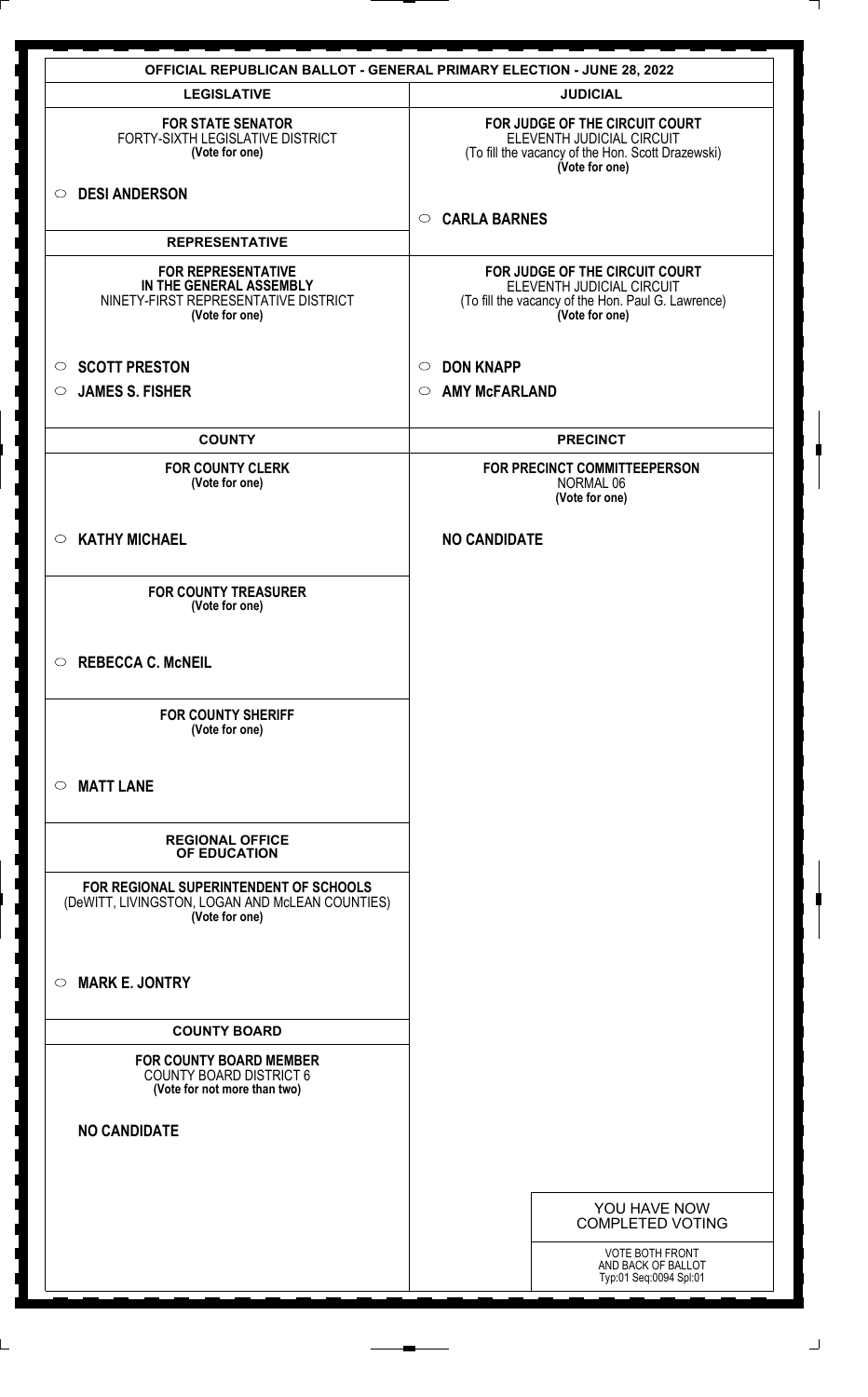| 11<br>21 | Kathy Michael<br>Kathy Michael, McLean County Clerk                                                                                                                                                                                                                                                                    | <b>OFFICIAL REPUBLICAN BALLOT</b><br><b>GENERAL PRIMARY ELECTION</b><br><b>Initials</b><br><b>JUNE 28, 2022</b><br><b>McLEAN COUNTY, ILLINOIS</b><br><b>Sample</b><br><b>NORMAL 06 - BALLOT STYLE 95</b> |
|----------|------------------------------------------------------------------------------------------------------------------------------------------------------------------------------------------------------------------------------------------------------------------------------------------------------------------------|----------------------------------------------------------------------------------------------------------------------------------------------------------------------------------------------------------|
|          | To vote, darken the oval to the LEFT of your choice, like this $\bullet$ . To cast a write-in vote, darken the oval to the LEFT of the blank space provided and write the candidate's name in that space. If you tear, spoil, deface<br>erroneously mark this ballot, return to the election judge and obtain another. |                                                                                                                                                                                                          |
|          | <b>FEDERAL</b>                                                                                                                                                                                                                                                                                                         | <b>STATE</b>                                                                                                                                                                                             |
|          | <b>FOR UNITED STATES SENATOR</b><br>(Vote for one)                                                                                                                                                                                                                                                                     | <b>FOR ATTORNEY GENERAL</b><br>(Vote for one)                                                                                                                                                            |
|          | <b>CASEY CHLEBEK</b><br>$\circ$                                                                                                                                                                                                                                                                                        | <b>STEVE KIM</b><br>O                                                                                                                                                                                    |
|          | <b>PEGGY HUBBARD</b><br>$\circ$                                                                                                                                                                                                                                                                                        | <b>DAVID SHESTOKAS</b><br>◯                                                                                                                                                                              |
| 40       | <b>ROBERT "BOBBY" PITON</b><br>$\circ$                                                                                                                                                                                                                                                                                 | <b>THOMAS G. DeVORE</b><br>O                                                                                                                                                                             |
| 41       | <b>JIMMY LEE TILLMAN II</b><br>O                                                                                                                                                                                                                                                                                       |                                                                                                                                                                                                          |
|          | <b>ANTHONY W. WILLIAMS</b><br>$\circ$                                                                                                                                                                                                                                                                                  | <b>FOR SECRETARY OF STATE</b>                                                                                                                                                                            |
|          | <b>KATHY SALVI</b><br>$\circ$                                                                                                                                                                                                                                                                                          | (Vote for one)                                                                                                                                                                                           |
|          | <b>MATTHEW "MATT" DUBIEL</b><br>O                                                                                                                                                                                                                                                                                      |                                                                                                                                                                                                          |
|          |                                                                                                                                                                                                                                                                                                                        | <b>DAN BRADY</b><br>$\circlearrowright$                                                                                                                                                                  |
| 46       | <b>STATE</b>                                                                                                                                                                                                                                                                                                           | <b>JOHN C. MILHISER</b><br>$\circ$                                                                                                                                                                       |
| 48       | <b>FOR GOVERNOR AND</b><br><b>LIEUTENANT GOVERNOR</b><br>(Vote for one)                                                                                                                                                                                                                                                | <b>FOR COMPTROLLER</b><br>(Vote for one)                                                                                                                                                                 |
| 53       | $\circ$ (DARREN BAILEY<br><b>(STEPHANIE TRUSSELL</b><br>$\circ$ (PAUL SCHIMPF                                                                                                                                                                                                                                          | $\circ$ SHANNON L. TERESI                                                                                                                                                                                |
|          | <b>CAROLYN SCHOFIELD</b><br>$\circ$ (RICHARD C. IRVIN<br><b>(AVERY BOURNE</b>                                                                                                                                                                                                                                          | <b>FOR TREASURER</b><br>(Vote for one)                                                                                                                                                                   |
|          | $\circ$ (GARY RABINE<br>(AARON DEL MAR                                                                                                                                                                                                                                                                                 | <b>TOM DEMMER</b><br>$\circ$                                                                                                                                                                             |
|          | (MAX SOLOMON<br>$\bigcirc$                                                                                                                                                                                                                                                                                             | <b>CONGRESSIONAL</b>                                                                                                                                                                                     |
|          | (LATASHA H. FIELDS<br>(JESSE SULLIVAN<br>$\circ$<br>(KATHLEEN MURPHY                                                                                                                                                                                                                                                   | <b>FOR REPRESENTATIVE IN CONGRESS</b><br>SEVENTEENTH CONGRESSIONAL DISTRICT<br>(Vote for one)                                                                                                            |
|          | $\circ$<br>Write-in<br>Write-in                                                                                                                                                                                                                                                                                        | <b>CHARLES "CHARLIE" WILLIAM HELMICK JR</b><br>$\circ$<br><b>ESTHER JOY KING</b><br>$\circ$                                                                                                              |
|          |                                                                                                                                                                                                                                                                                                                        | <b>VOTE BOTH FRONT</b><br>AND BACK OF BALLOT<br>Typ:01 Seq:0095 Spl:01                                                                                                                                   |

 $\Box$